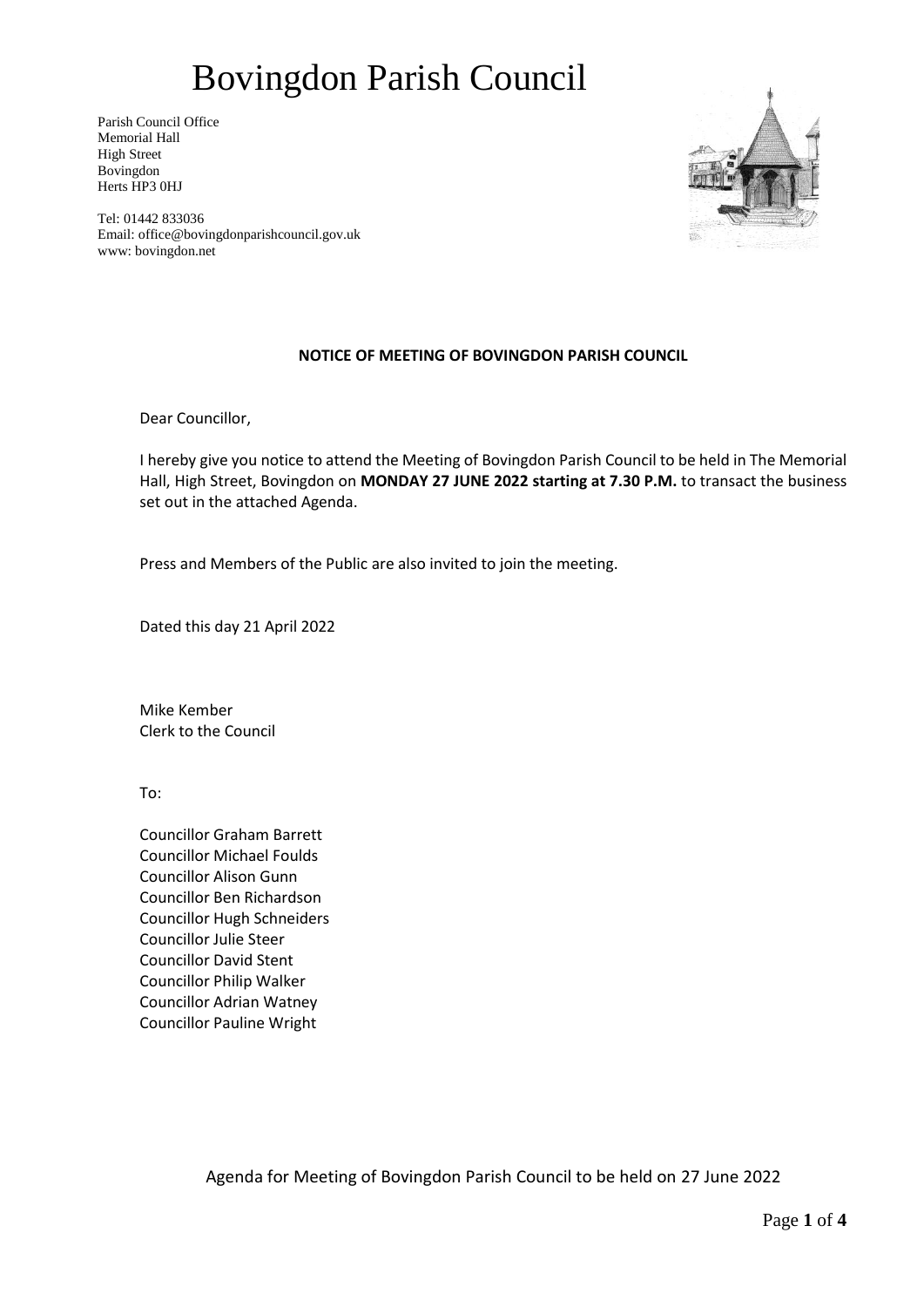Parish Council Office Memorial Hall High Street Bovingdon Herts HP3 0HJ

Tel: 01442 833036 Email: office@bovingdonparishcouncil.gov.uk www: bovingdon.net

### **MEETING OF BOVINGDON PARISH COUNCIL**

to be held in The Memorial Hall, High Street, Bovingdon on MONDAY 27 JUNE 2022 starting at 7.30 p.m.

#### **AGENDA**

- **(1) To appoint a Chair for the meeting**
- **(2) Apologies for Absence –** Councillors Graham Barrett, Alison Gunn, Ben Richardson, David Stent, Philip Walker and Adrian Watney
- **(3) Specific Declarations of Interest**

Members can make any specific declarations of interest at this point.

Members may also make declarations at any time during the meeting.

- **(4) Public Question time**
- **(5) Signing of:** 
	- (5.1) Minutes: Bovingdon Parish Council Meeting, 9 May 2022
- **(6) Matters Arising from Minutes**:
	- (6.1) Bovingdon Parish Council Meeting, 9 May 2022
- **(7) Crime Report**
- **(8) Neighbourhood Plan** update from Clare Norton, Chair, Steering Group
- **(9) To receive and adopt the following Committee reports:**
	- (9.1) Planning Committee Meetings: (i) 19 April 2022 (ii) 9 May 2022 (iii) 30 May 2022

### **(10) Feedback from Chair of Committees:**

(10.1) Finance & General Purposes Committee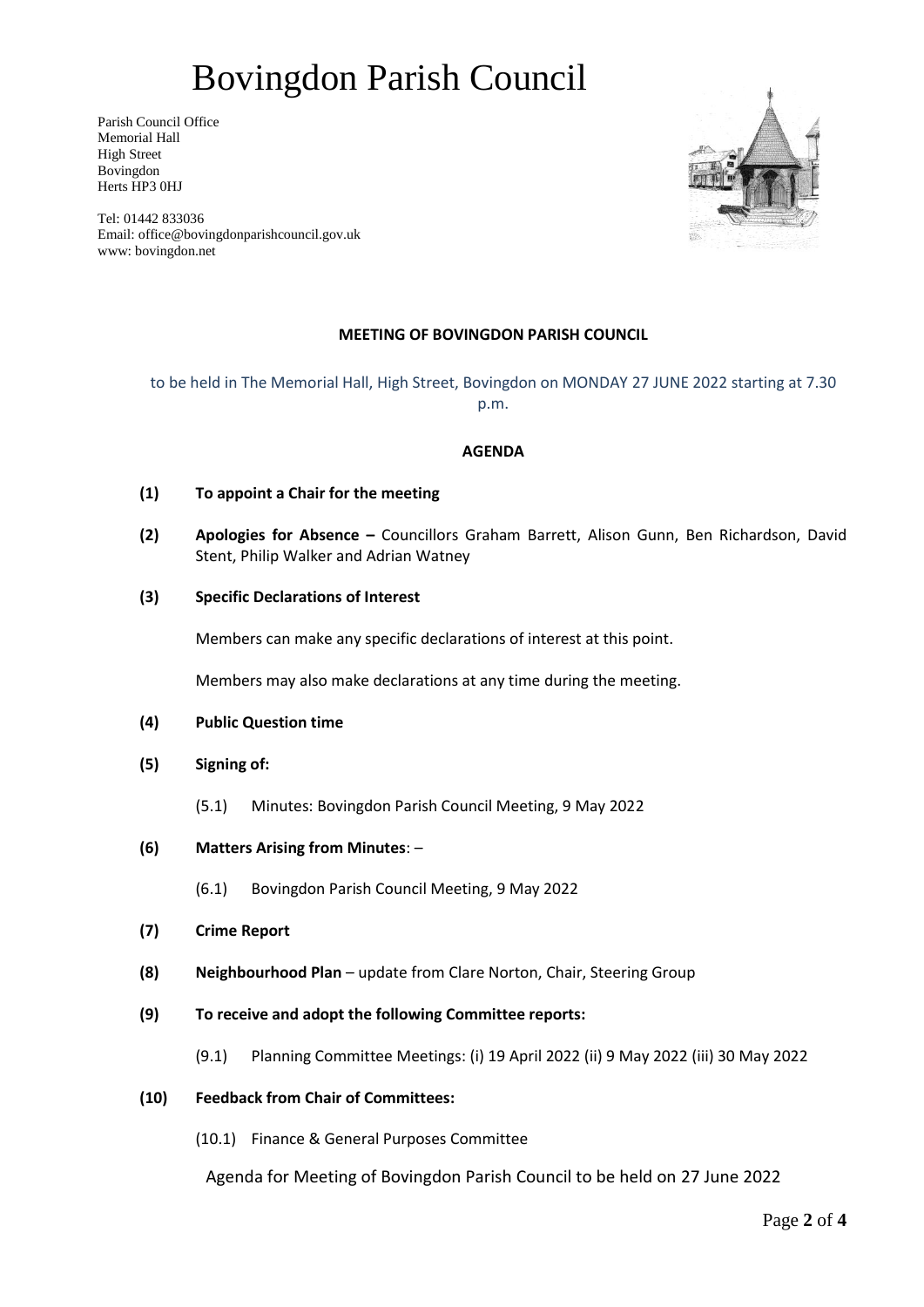Parish Council Office Memorial Hall High Street Bovingdon Herts HP3 0HJ



Tel: 01442 833036 Email: office@bovingdonparishcouncil.gov.uk www: bovingdon.net

| (10.1.1)                                                                                                                           | Resolutions to be considered from the Finance & General Purposes Committee<br>- Proposer - Councillor Julie Steer                                        |
|------------------------------------------------------------------------------------------------------------------------------------|----------------------------------------------------------------------------------------------------------------------------------------------------------|
| (a)                                                                                                                                | To receive and approve the Annual Accounts $2021 - 22$ for the Parish including<br>the Revenue Account, Balance Sheet and List of Receipts and Payments. |
| (b)                                                                                                                                | To approve the list of 'reserves' totalling £200,973                                                                                                     |
| (c)                                                                                                                                | To receive and approve the Annual Accounts 2021 - 22 for the Memorial Hall<br>including the Revenue Account and Balance Sheet.                           |
| (d)                                                                                                                                | To appoint APS Accountancy of Dunstable as the Annual Internal Auditor for<br>2021 - 2022 and the current year 2022-2023                                 |
| (e)                                                                                                                                | To receive and approve Section 1 - The Annual Governance Statement 2021 -<br>22                                                                          |
| (f)                                                                                                                                | To receive and approve Section 2 - Accountancy Statements 2021 - 22                                                                                      |
| (g)                                                                                                                                | To approve the dates for the public rights inspection period $-30$ June to 12<br>August 2022                                                             |
| (h)                                                                                                                                | To approve the revised Standing Orders and Financial Regulations as previously<br>circulated                                                             |
| (10.1.2)                                                                                                                           | To consider a contribution of £4,400 from the CIL receipts towards the cost of<br>resurfacing the synthetic goal area in the King George V Playing Field |
| (10.1.3)                                                                                                                           | To consider the award of a grant of £500 to 'Tea time' to contribute towards<br>the purchase of equipment                                                |
| (10.2)<br><b>Memorial Hall Management Committee</b><br><b>Outdoors Committee</b><br>(10.3)<br><b>Personnel Committee</b><br>(10.4) |                                                                                                                                                          |

(10.5) Planning Committee

### **(11) Bovingdon Improvement Plan (BIP) Working Group**

#### **(12) Report from the Council's Representative on outside groups / bodies:**